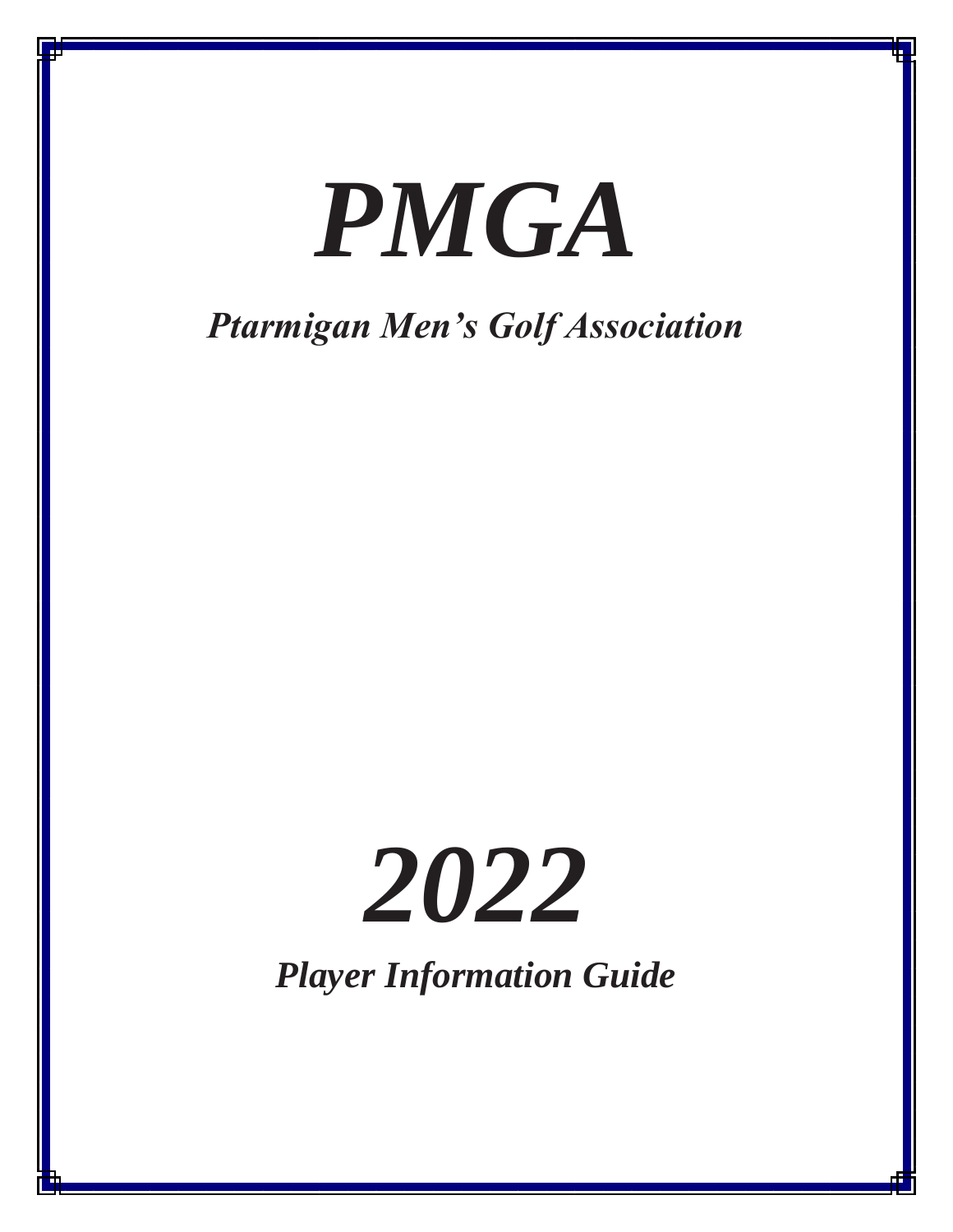# *2022 PMGA Schedule*

*Note: subject to change; events will be rescheduled if and when possible. Check ForeTees and with the pro shop*

April 30 Icebreaker May 20 & 21 Ptrifecta June  $12 \& 13$  Pfourman July 16 Jeffe's Hot Ball July 27-30 **PTRAP SHOOT** September 25 PFourtees

February 28 PMGA Indoor Putting March 26 Mulligan Madness April 9 Masters Match-Up May 1 **All Match Play Begins** May 5 Thursday Night League Begins May 13 & 14 Ptarmigan vs. FCCC June 25 Silo Stroke Play

August 13 & 14 Club Championship August 27 & 28 Senior Club Championship October 6 FLOG & PMGA Banquet October 14 & 15 Ptarmigan vs Rolling Hills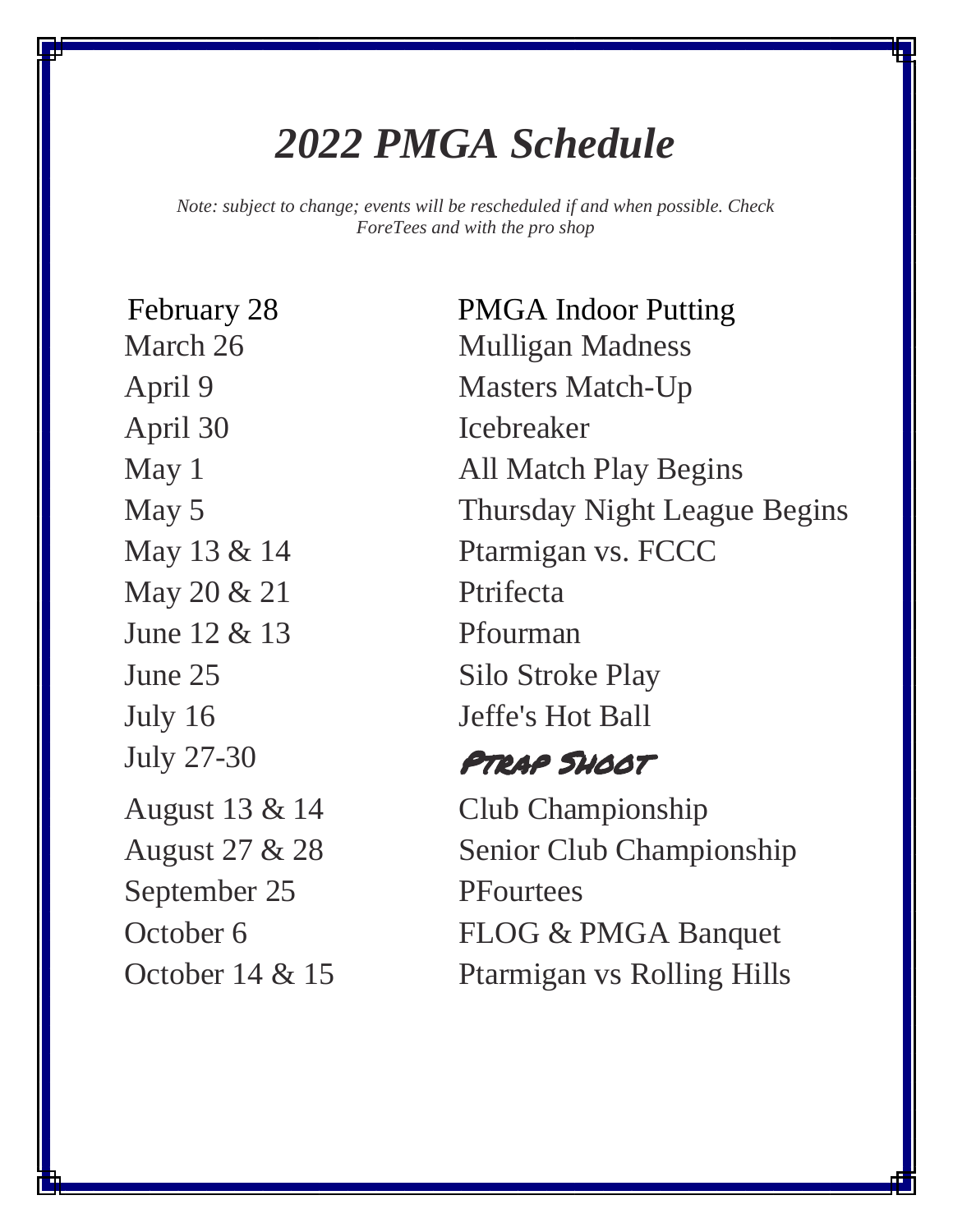Dear PMGA Members:

## **Welcome to 2022!**

The PMGA Board and Proshop welcomes you to the 2022 PMGA Season. We have a full schedule planned for this year.

This year's PMGA Board Members include Matt Huett, Shawn Matz, Jeff Lund and our head pro Jeff Ulvedal. We, as members of this club and men's association, are trying to make this a very successful golf association year after year. Communication is key so talk to us and let us know what you like, don't like, what ideas you have, how we can do better, and what we can do to keep the PMGA a premier men's golf association.

I want to personally thank Shawn, Jeff Lund, Jeff Ulvedal and the proshop team (Kevin, Max, and Sutton) for the time and effort they put into the planning and execution of these events. Our goal is to create a fair and competitive environment where we can have fun with new and old friends.

See you at the course (if the snow ever melts).

*Matt Huett 2022 PMGA President*

*Shawn Matz 2022 PMGA Vice President*

*Jeff Lund 2022 PMGA Secretary/Treasurer*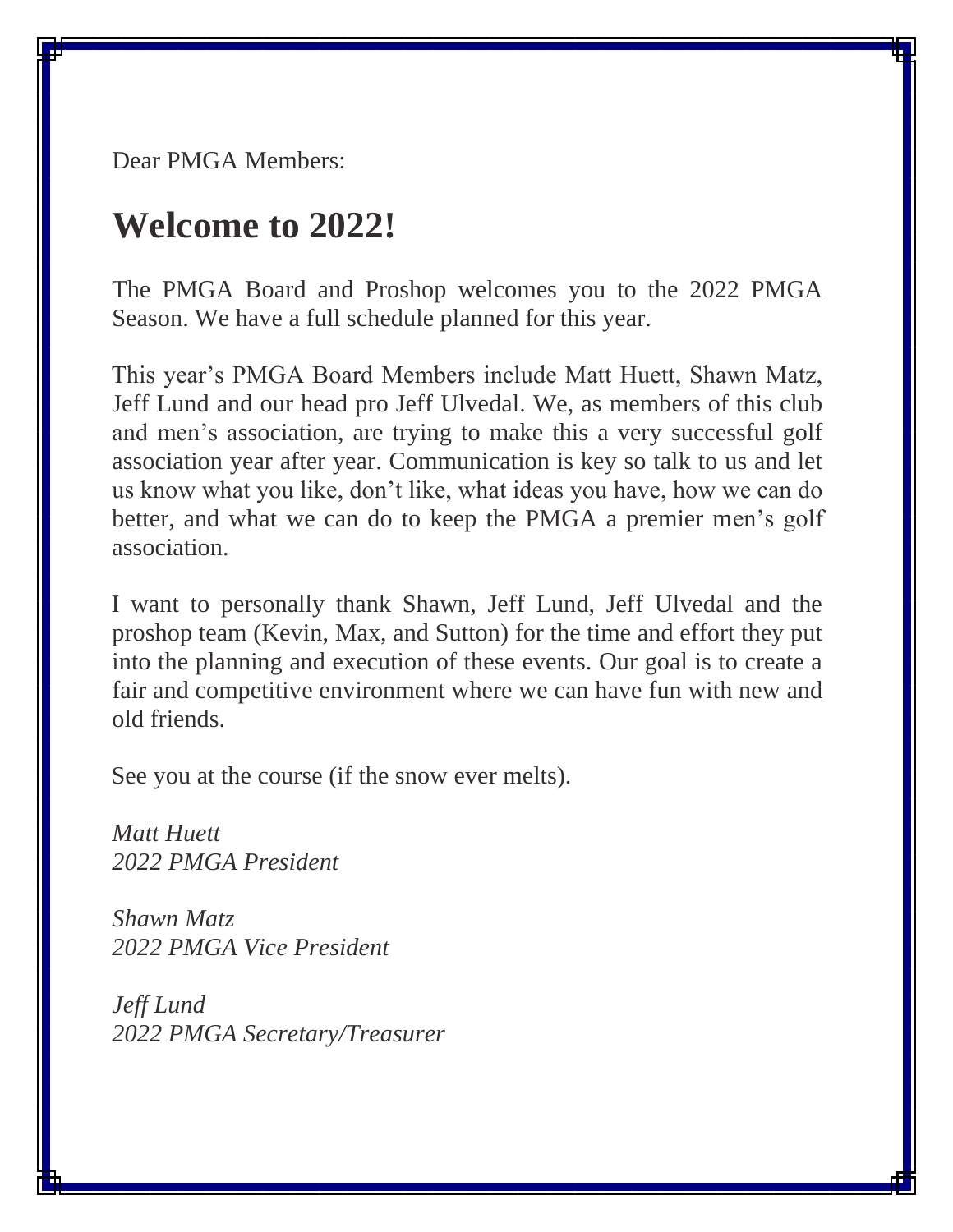# *For 2022:*

### **Ptarmigan Course Handicap**

The Ptarmigan Course Handicap will be used for all PMGA events, including Individual and Team match play, as well as "Nooners" (even though "Nooners" is not a PMGA controlled event). *Card Draw*- PMGA members should use PCH and non PMGA will use GHIN. Scores should be posted as normal, not competition scores.

Ptarmigan Course Handicap will be posted on the Ptarmigan website and on the men's locker room cork board. There is also an app or web link being developed for your mobile device that will provide quick, easy access to your or other's PCH.

Ptarmigan Course Handicap is computed using 4 different sets of player

scores. Those 4 sets are:

- 1. **GHIN Index** All scores, home (all tees) & away posted to GHIN (average of the lowest 8 out of the last 20 scores)
- 2. **Blue Tee Index (BTI/WTI)** All Ptarmigan-Blue Tee posted scores or white scores as applicable (average of the lowest 8 out of the last 20 scores)
- 3. **Competition Score Index (CTI)** All PMGA tournaments or other defined and organized "competitive type events'' (such as PMGA Match Play brackets and Friday "Nooners"). CTI is the average of the lowest 8 out of 20 competitive scores. All tee boxes apply here.
- 4. **Low Handicap Index (LHI)** computed & tracked by GHIN. This is the lowest handicap index that a player had during the previous 12 months.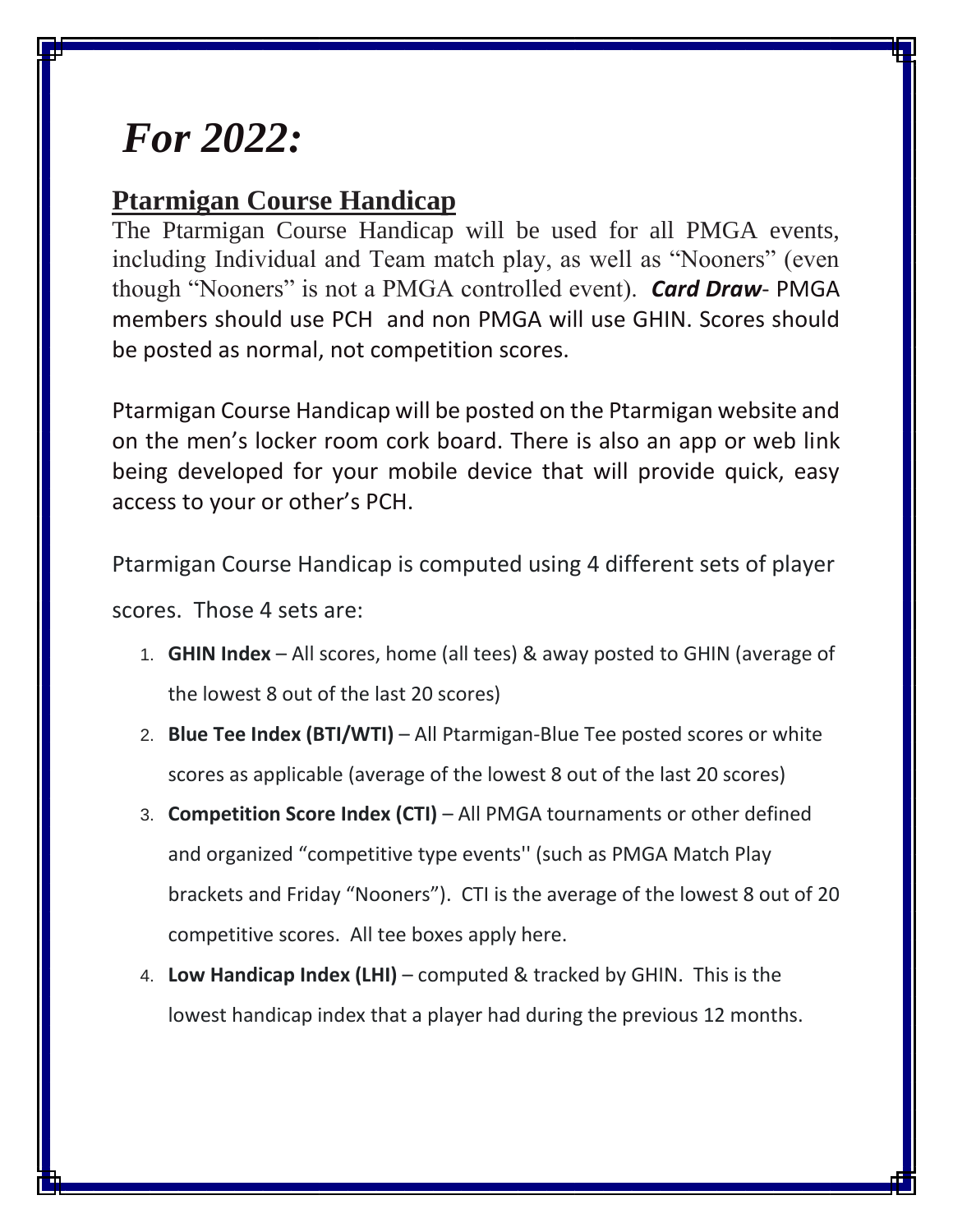**In summary** - the players' PCH will be the lowest index of the **GHIN, BTI/WTI or CTI** calculations. The only exception is if a player does not have at least 12 posted scores at Ptarmigan, the LHI index will then be used to compute the player's Ptarmigan Course Handicap from whichever set of tees they choose to play.

Link to some FAQ with more details. [PCH FAQ.docx](https://docs.google.com/document/u/0/d/1SD6gncv0lHHp8-oZg-OnORhp0PgWOLl1/edit)

*All PMGA tournaments will be from the blue tees unless specified otherwise.* See below for white tee exemptions.

### **Individual & Team Match Play**

Individual and Team match play for 2022 will be a single elimination bracket. Please schedule and play matches by the due dates. There always seems to be challenges scheduling and playing matches, both individual and team. In 2022 *we will strictly enforce getting matches played before or on those dates*. The PMGA Vice President and/or proshop can and will do coin flips to determine the match winner.

#### **Golf Genius for Match Play**

All individual and team match play will be scored on Golf Genius this year. This will help keep track of results and score posting, so please enter these scores in the app.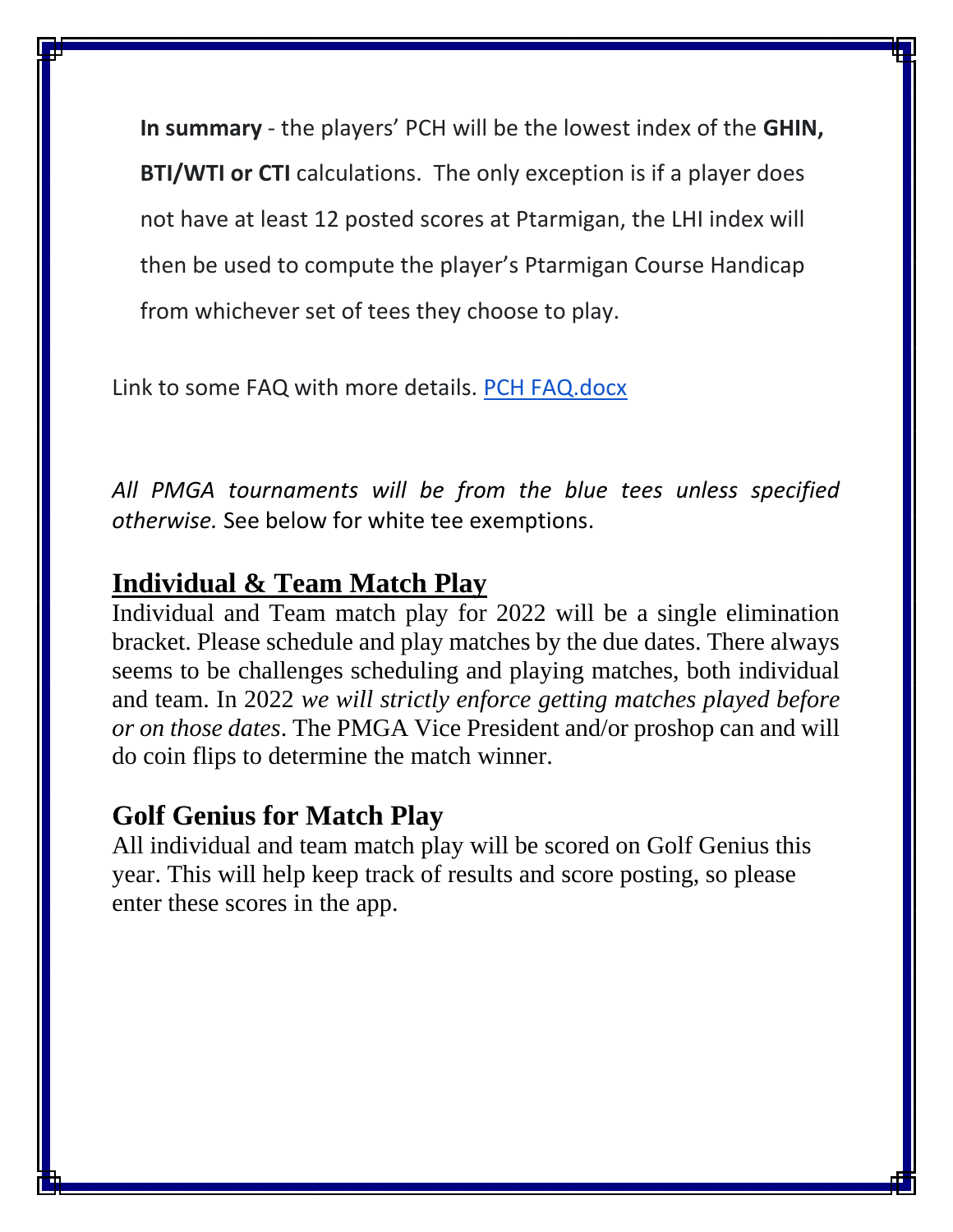### **Player Responsibilities**

**Player Handicap:** All PMGA members are to maintain an accurate and honest handicap. Players should post all scores the day of play. Players are expected to understand how to properly adjust and post scores. If you are unsure of how to adjust or post your score, please ask the pro shop or visit [www.usga.org.](http://www.usga.org/) "I didn't know" is not an excuse for handicap violations. All PMGA event scores that use Golf Genius for scoring will be posted by the proshop staff after the event.

For 2-man team events there will be a max differential of 10 strokes between partners.

An important component of the USGA Handicap System is peer review, which provides the ability to review other member's scoring records. It is incumbent upon all club members to participate in peer review.

We do have a Handicap Committee to monitor and review handicaps for PMGA tournaments. This year Bill Severin, Scott Johnston and Jim Benshoof have volunteered for this committee (please be nice to them). The PMGA Board works with the committee on handicap issues.

**Respect of the Golf Course:** All players are expected to repair ball marks, rake bunkers, and fill in divots with sand and seed mix. Leave each hole as you would like to find it when playing. Also, please lay the flagstick down so as to not damage the green. Keep all four tires ON THE CART PATH around tees and greens. Never have I heard someone say "I wish this course had more divots or the greens had more ball marks".

**Pace of Play:** Pace of play starts by being on time and ready at the tee box when scheduled. Players are responsible for keeping up with the group in front of them. Looking behind you to see if you are on pace is incorrect, *look forward*. Always play ready golf. During team tournaments, balls that will not count for team score should be picked up, and "most likely" score should be recorded.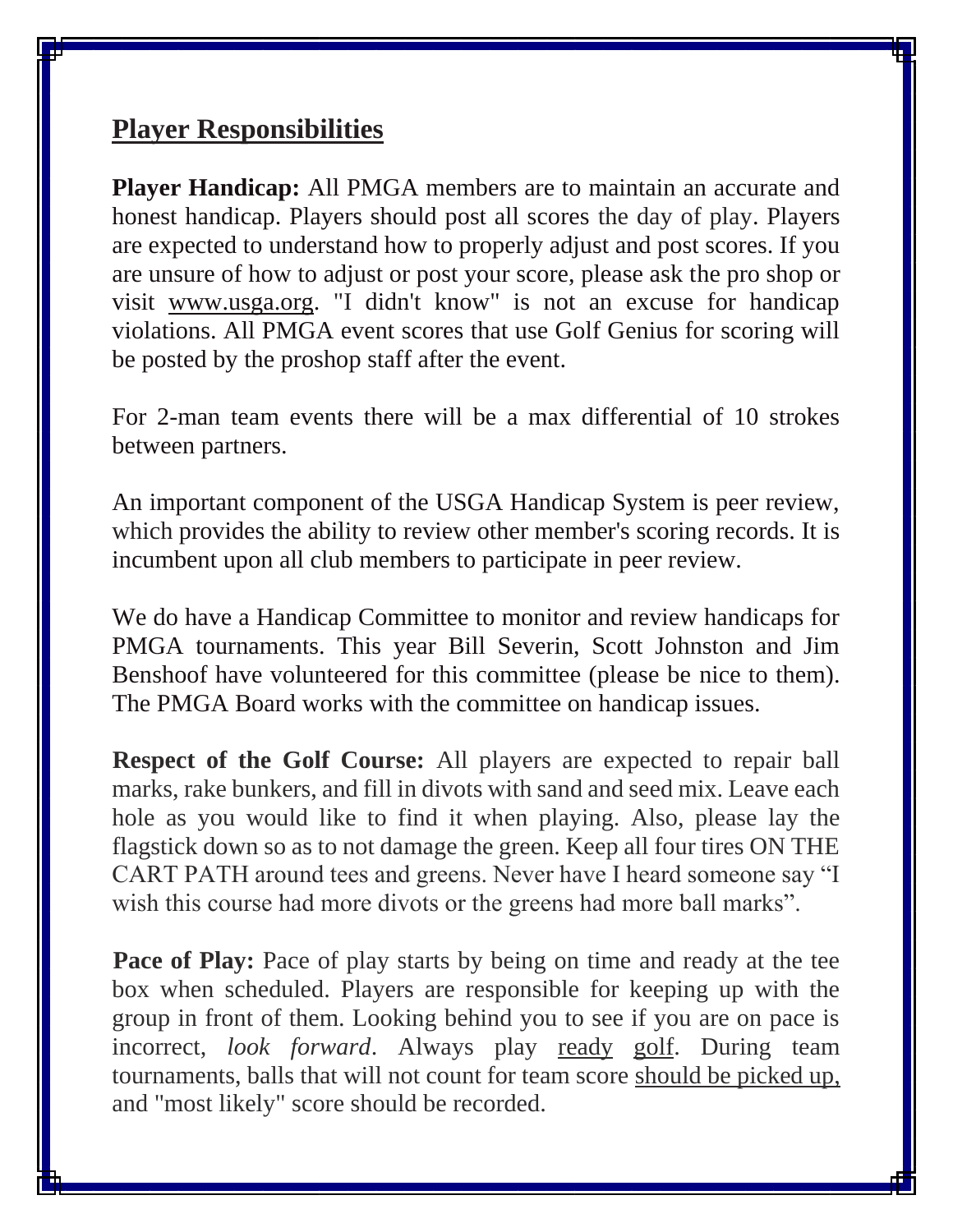**Rules:** Rule and Format Sheets will be available before every tournament. Please take the time to read and understand them. See the pro shop if you have any questions. Players are responsible for understanding the rules.

- No gimmies! In any stroke play events, any score going on the scorecard MUST go in the hole. Match Play rules can and do differ.
- Please turn in legible and accurate scorecards!
- All tournament scores and TNL scores will be posted by the pro shop.

**Remember:** We are here to have fun and play *quickly* with new and old friends. Let's congratulate a player that shoots a career round.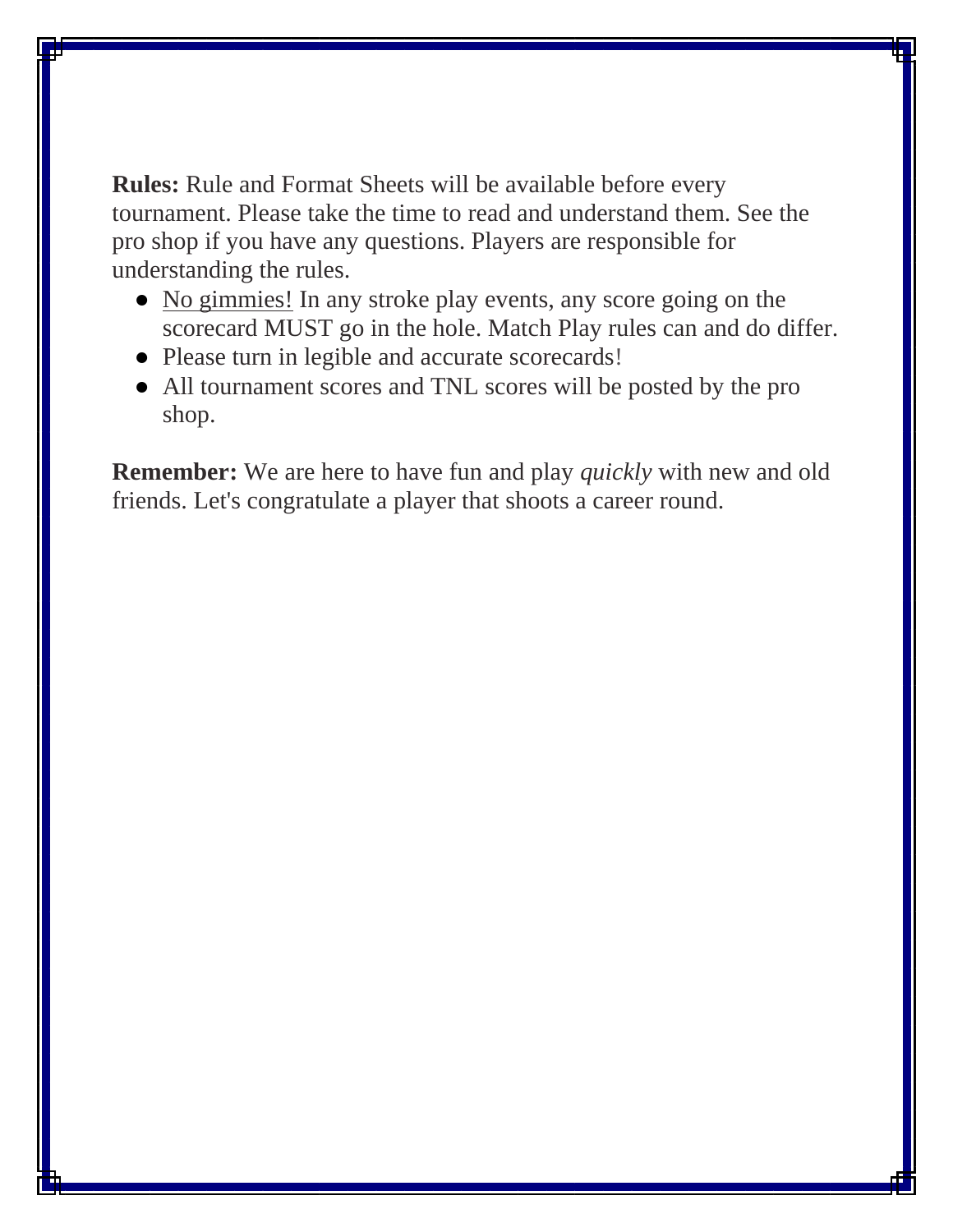### **White Tee Policy**

White tees are available to players that have established a handicap (20 rounds) from these tees and have been approved by the PMGA Board and Handicap Committee to compete from those tees in all tournaments *except the Pfourman and the Member/Member*. We are trying to take subjectivity out of this policy by requiring the handicap being established from the tees to be played. All decisions are made with a goal of fairness to the player and to the membership as a whole.

Players who have been granted a "White Tee" permit in the past do not need to reapply and will be granted that status assuming they meet the requirement of having 20 posted scores from that set of tees. All players may be reevaluated at any time if their ability warrants playing from the blue tees.

If you can answer "no" to all of the following questions, you may apply for a white tee permit:

- 1. Does the player have the ability to fairly compete from the blue tees?
- 2. Does the player gain an unfair advantage by playing the White tees?
- 3. Does the player have a 12 or lower handicap from the blue tees?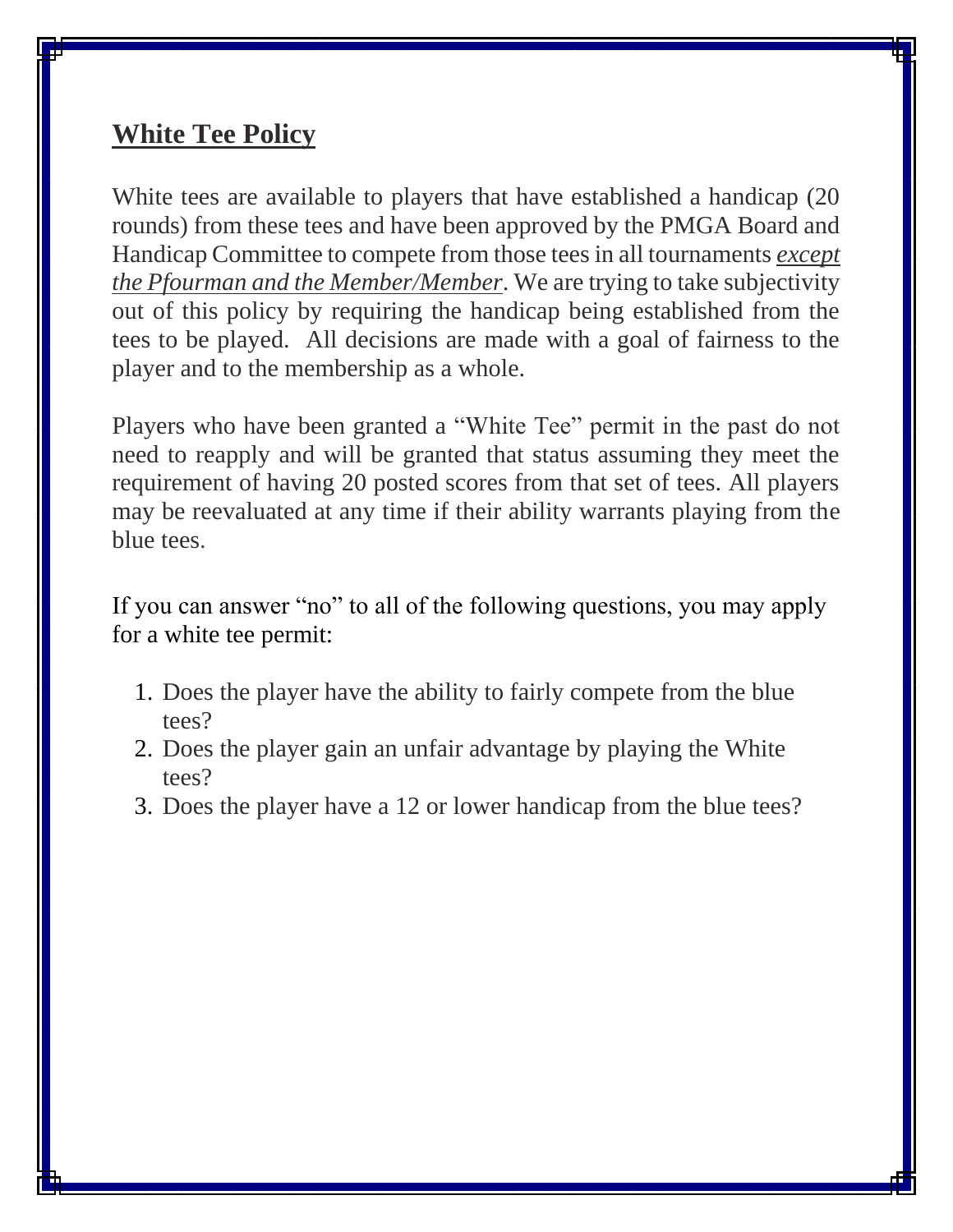#### **2022 Ptrap Shoot**

The Ptrap Shoot has long been known as one of the best Member/Guest in Colorado. There is still some discretion for admitting sponsors to the field based on the fiscal requirements of this tournament.

The field is annually established with these guidelines for exemptions:

- 1. 10+ years PMGA member and playing in 3+ events in the previous year
- 2. Platinum Sponsor (limited number avaliable).
- 3. PMGA Board Members within the last 10 years

Non-exempt players will be assigned "balls" based on the number of years in PMGA (max 10), plus 2 times the PMGA POY events played in 2021. Players are drawn in. The waiting list order will be based on the number of balls an individual had in the drawing.